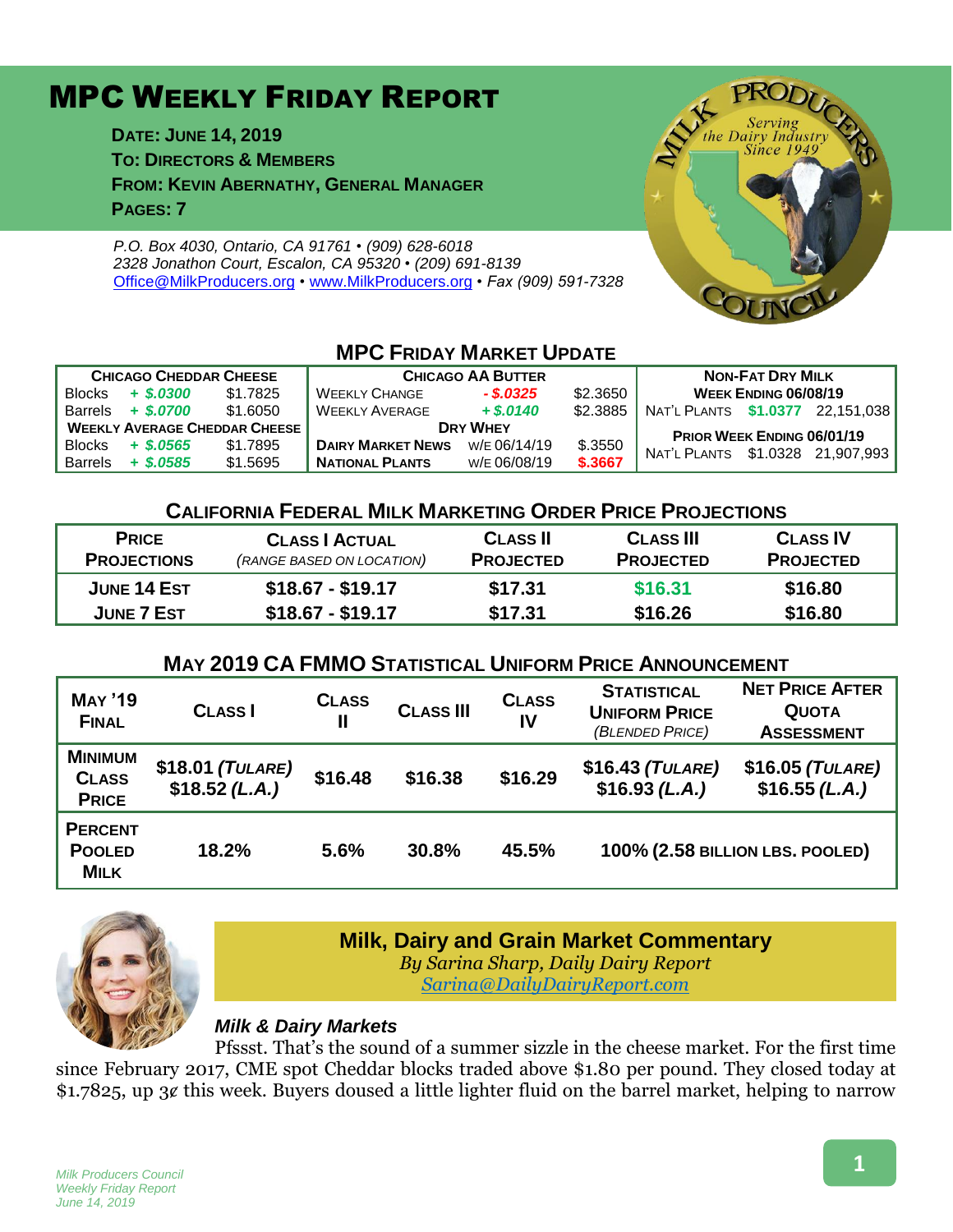

the still-wide deficit to block prices. Barrels closed at \$1.605,  $7¢$  higher than last Friday. They still have a lot of ground to make up. Strong volume at these higher prices suggests cheese demand is firm. Cheddar supplies are<br>substantial but "not overwhelming." substantial but "not overwhelming," according to USDA's *Dairy Market News*. Spot milk is considerably pricier than in years past, and that is slowing commodity cheese production. Cheesemakers tell *Dairy Market News* they have noticed the lost milk "as a bevy of dairy farmers have shuttered in the Midwest and elsewhere in the nation."

The other spot products sputtered. CME spot dry whey and nonfat dry milk (NDM) each

slipped a quarter-cent. At  $36.25\ell$ , whey powder is holding near the high end of its very narrow trading

range. Ample stocks and slow exports have been fully factored into the whey market, and prices are simply plodding along. Spot NDM has been similarly stolid, but there is the potential for summer fireworks as output slows and buyers become resigned to higher prices. Spot NDM finished today at \$1.0525.

CME spot butter climbed to within a tick of the calendar year high, then quickly retreated. Butter closed at \$2.365, down  $3.25$ ¢ from last Friday. Nonetheless, Class IV futures moved higher this week. Most contracts settled about 15ȼ higher, with all second-half contracts well above \$17.00. Class III futures were generally 20ȼ higher than last week.



The mercury is climbing throughout the West and Southeast, but cooler nights are helping to mitigate the impact on milk yields. However, heat stress is cumulative and there is a lot of summer left. This



week's heat wave could set the stage for a bigger setback in production per cow if torrid temperatures return. Robust milk yields in the West have driven the modest growth in milk production in recent months. If yields in the region suffer, U.S. milk output is more likely to fall short of year-ago levels.

The heat is also boosting ice cream demand and tightening cream supplies. Rising cream multiples are likely reducing butter churning, which should concern those who will need to purchase butter this fall. Butter inventories on April 30 were down 5.4%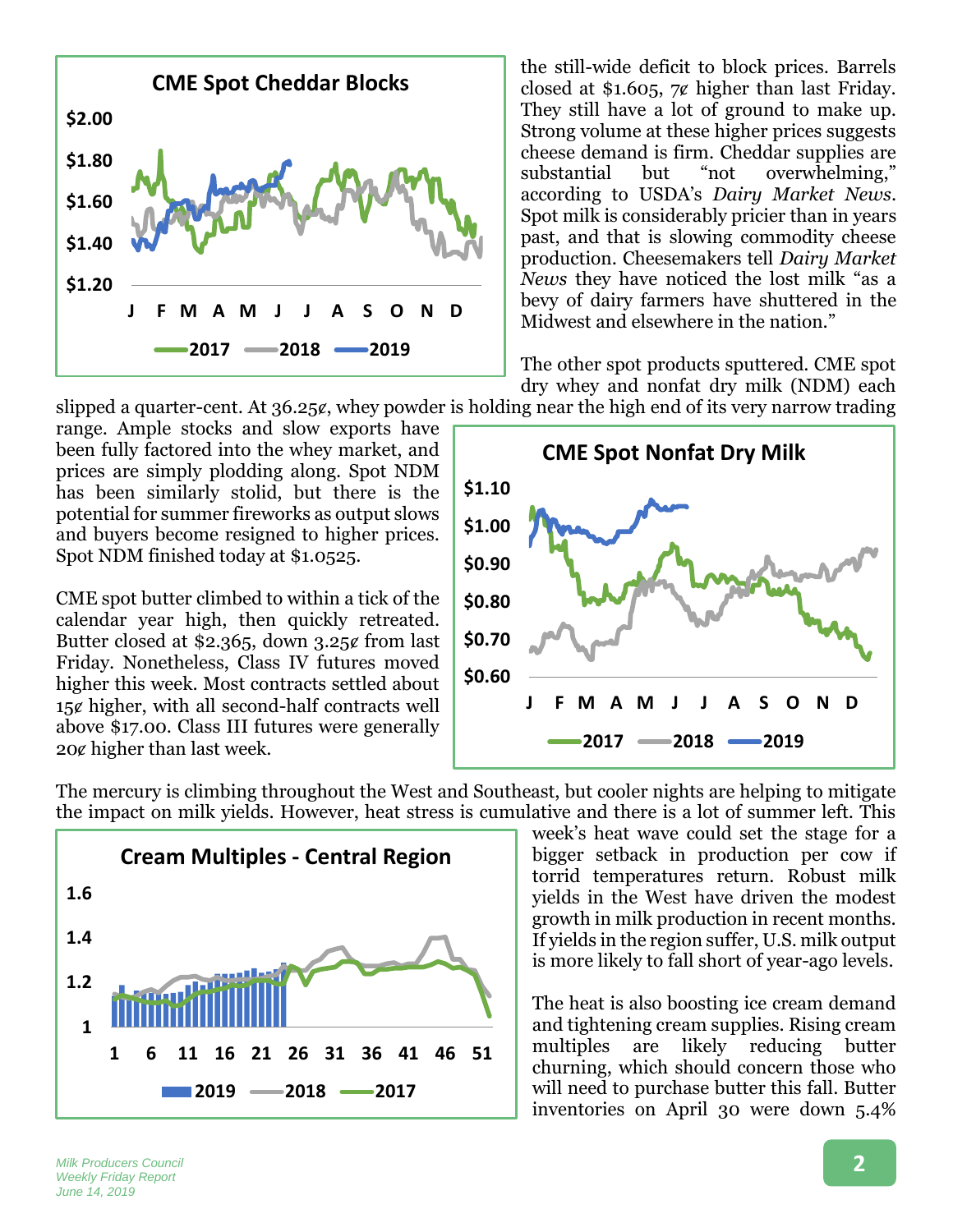from the prior year and at the lowest level for the month since 2015. *Dairy Market News* reports, "Butter makers say brokers keep calling, looking for available deals on bulk butter loads, but low-priced deals are scarce." On the other hand, foreign butter values retreated further. German butter prices have fallen to more than two-year lows. Imports will fill at least some of the gap created by a slowdown at U.S. butter churns.

### *Grain Markets*

In the Midwest, dairy producers are struggling with weather of a very different sort. Relentless rain has slowed fieldwork of all types, including manure spreading, corn planting, and hay cutting. In the year

to come, dairy producers in much of the region, and especially in the water-logged, dairy-heavy areas of northern Wisconsin, Michigan, Ohio, and New York, will struggle with the quantity and quality of their forage. Poor forage could hammer milk yields for some producers. Other dairy producers are likely having difficult conversations with their lenders about thin finances and limited prospects to put up adequate corn silage this fall.



USDA acknowledged these issues in this

week's Crop Production and World Agricultural Supply and Demand Estimates reports. The agency lowered its estimate of corn area by 3 million acres to 89.8 million acres. It's likely the final tally will be far lower. USDA slashed its estimate of the corn yield by 10 bushels per acre, dropping it to 166 bushels.



The late-planted crop will have shallow roots and will likely pollinate in the hottest part of the summer. It will be more vulnerable than usual to hot, dry weather or an early frost. A cool, cloudy summer would also hamper yields, as the crop needs greenhouse-like conditions to catch up after a very late start. In short, unless the weather is perfect from here forward, corn yields could be well short of their full potential. Prices are climbing accordingly. July corn futures settled at \$4.53 per bushel, a four-year high. Nearby corn futures jumped 37.25¢ this week, a 9% increase.

USDA made no changes to its projection for soybean acreage and yields. Heading into the week, many analysts assumed that some of the ground that could not be planted to corn would boost acreage for soybeans, which are typically planted in late May and early June. However, the weather has not cooperated. It was another wet week, and the forecast promises even more rain. Soybean futures moved sharply higher. The July contract settled at \$8.9675, up 40.5¢ since last Friday.

The futures don't capture the full increase in feed prices because in most areas the basis – the difference between the local cash market and CME futures – is also climbing. In the wettest spots, dairy producers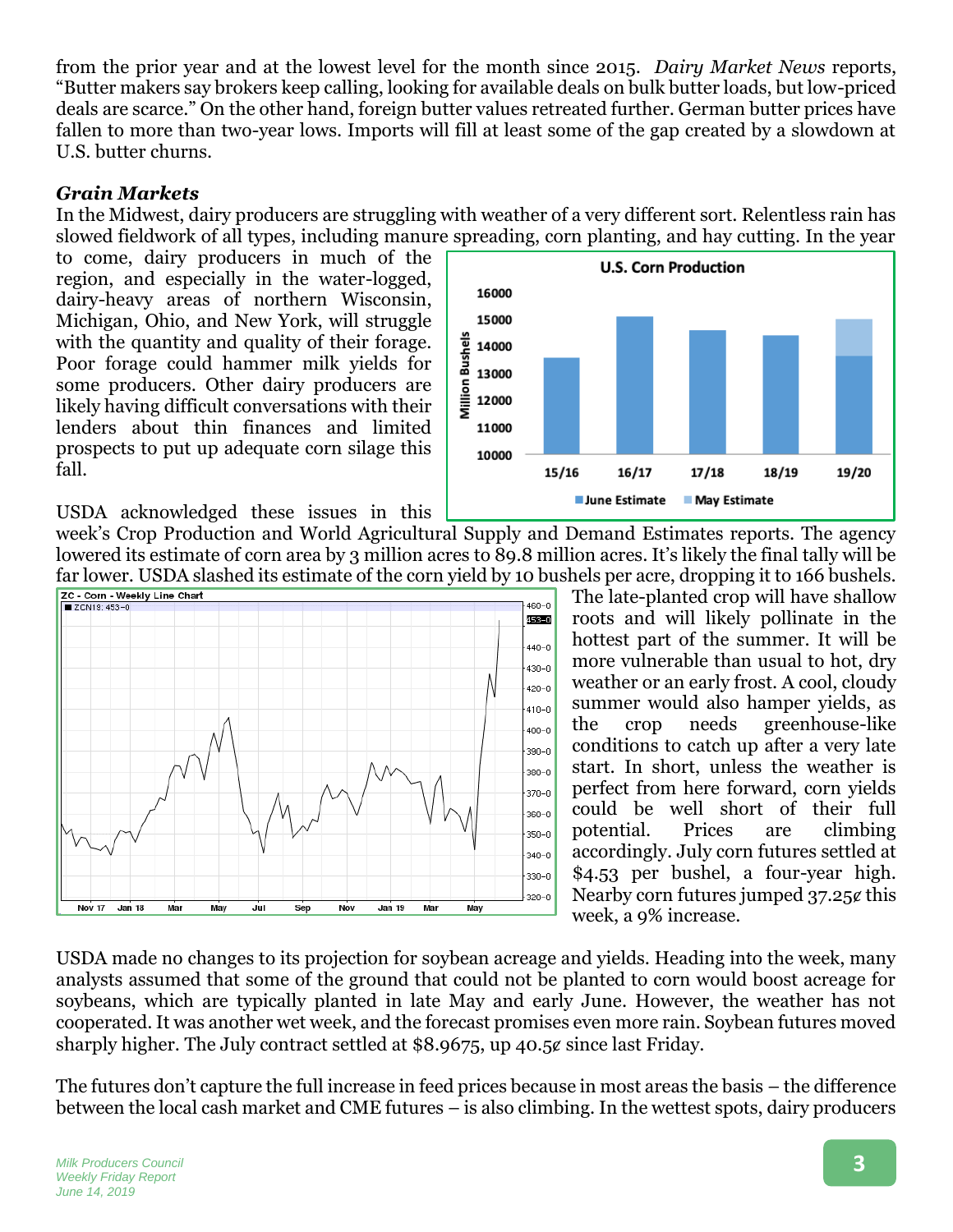and other end users looking to secure feeds for the fall have been told that they'll have to wait. Feed vendors can't be sure how much will be available or how much of a premium dairy producers will have to pay to ensure that corn ends up in their feed bay rather than in an ethanol plant or on an export barge. The national average cost of milk production has jumped substantially in the past month.

Rising feed costs are cutting deeper into revenue just as dairy producers are finally cashing adequate checks. This suggests that there will be no sudden resurgence in dairy producers' appetite for expansion. Slaughter volumes remain high, and the milk cow herd is likely still shrinking. The dairy market recovery could continue for a while.



### **USDA is Finally Ready to Take Sign-ups for New Dairy Margin Coverage Program**

*By Geoff Vanden Heuvel, Director of Regulatory and Economic Affairs [Geoff@MilkProducers.org](mailto:Geoff@MilkProducers.org)*

The Farm Bill was passed last December, which included a change to the dairy safety net program formerly named the Margin Protection Program (MPP). The revised program is now called the Dairy Margin Coverage program or DMC for short. It is still focused on the margin between the monthly "all milk" price and a national representative feed cost calculation based on corn, soybean meal and alfalfa prices. Every month this national margin is calculated and producers who participate in the program can obtain heavily subsidized coverage that will make direct cash payments when the actual margin is smaller than the margin the producer chose to buy coverage for. The catch is that the really smoking good deal is for coverage on the first 5 million pounds of annual production (5,000,000/365 days is 13,700 per day, about 200 cows).

On this first 5 million pounds of annual production, you can buy coverage for a margin as high as \$9.50 per cwt. Analysis of historical prices shows that coverage at the \$9.50 level will trigger payments over half of the time. You can obtain this coverage for a premium of \$0.15 per cwt. But there is more. If you commit up front to buy this elevated level of coverage for all five years of the Farm Bill, there is a 25% discount in the premium, taking the cost down to \$0.1125 per cwt. But there is still more. If you bought MPP coverage in the years 2014-2017, and you paid more in premiums than you received in indemnity payments, you can get a refund of part of your premium. You can choose to apply 75% of that refund to premiums that will be due if you decide to participate in the DMC, or you can get a 50% refund in cash, even if you are no longer in operation.

So, what is the deal for producers who ship more than 5 million pounds per year? The rules have changed so that large dairies can buy the 5 million pounds of tier 1 coverage for the very low price and if they buy the higher coverage levels (\$8.50, \$9.00 or \$9.50) for the first 5 million pounds of annual production, then they can access tier 2 coverage for the rest of their production up to a total of 95% of the volume. The \$5 margin coverage cost in tier 2 has been reduced to \$0.005 which also qualifies for the 25% discount (\$0.00375 per cwt.) if committed to for the full 5 years of the Farm Bill up front. In addition, all restrictions on participating in the two government-subsidized dairy crop insurance programs, LGM Dairy and the new Dairy Revenue Protection program, while simultaneously participating in the DMC program have been lifted. And by the way, the refund of any net premiums paid for MPP coverage for the years 2014-2017 can also be applied to premiums that might be due for participation in the new DMC program.

The DMC rate chart looks like this: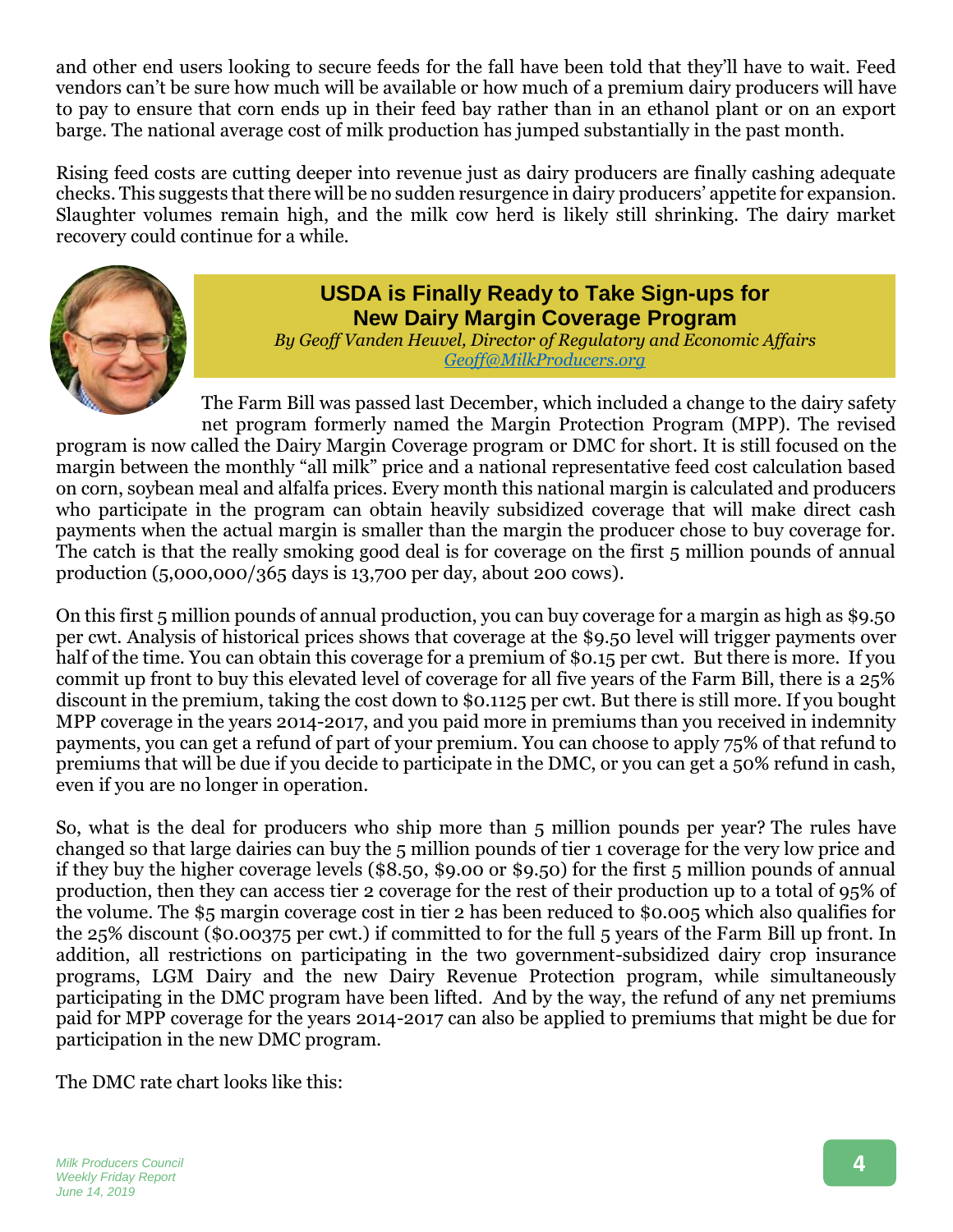| Coverage<br><b>Level</b> | Tier 1 (first 5 million pounds) |                 | Tier 2 (over 5 million pounds) |            |  |
|--------------------------|---------------------------------|-----------------|--------------------------------|------------|--|
|                          | Premium                         | w/Discount      | Premium                        | w/Discount |  |
| \$9.50                   | \$0.1500                        | \$0.1125        | n/a                            | n/a        |  |
| \$9.00                   | \$0.1100                        | \$0.0825        | n/a                            | n/a        |  |
| \$8.50                   | \$0.1050                        | \$0.0787        | n/a                            | n/a        |  |
| \$8.00                   | \$0.1000                        | \$0.0750        | \$1.8130                       | \$1.3600   |  |
| \$7.50                   | \$0.0900                        | \$0.0680        | \$1.4130                       | \$1.0600   |  |
| \$7.00                   | \$0.0800                        | \$0.0600        | \$1.1070                       | \$0.8300   |  |
| \$6.50                   | \$0.0700                        | \$0.0525        | \$0.6500                       | \$0.4880   |  |
| \$6.00                   | \$0.0500                        | \$0.0375        | \$0.3100                       | \$0.2330   |  |
| \$5.50                   | \$0.0300                        | \$0.0225        | \$0.1000                       | \$0.0750   |  |
| \$5.00                   | \$0.0050                        | \$0.0038        | \$0.0050                       | \$0.0038   |  |
| \$4.50                   | \$0.0025                        | \$0.0019        | \$0.0025                       | \$0.0019   |  |
| \$4.00                   | \$0.0000                        | $\mathbf{\$}$ - | \$-                            |            |  |

Additionally, Congress instructed USDA to review the data used in the calculation of the feed cost in the DMC to see if it actually represents the average dairy feed costs dairy farmers pay. They also instructed USDA to do a study that evaluates the difference in the cost between the use of corn silage and the cost of corn. And they ordered USDA to revise monthly price survey reports to include prices for high-quality alfalfa hay in the top five milk producing states as measured by volume of milk produced during the previous month. This week, USDA announced it is incorporating 50% of the increased value from high quality hay into the feed calculation. The net effect of this change increases the feed cost and therefore decreases the income over feed cost in the new DMC calculation. This will result in larger DMC payments.

Another DMC program detail you will have to live with is the production base that was established for the original MPP program. That was based on the highest production from your facility for calendar year 2011, 2012 or 2013 adjusted every year by the annual increase in national milk production. There will be no further upward adjustments during the life of this Farm Bill.

USDA Farm Service Agency offices will begin accepting applications for the DMC program starting Monday June 17, 2019. While USDA has developed a web based DMC decision tool, available [here,](https://www.fsa.usda.gov/programs-and-services/farm-bill/farm-safety-net/dairy-programs/dmc-decision-tool/index) **you really do not need a tool to figure out what the right decision is to make on the DMC**. You should sign up for the \$9.50 margin coverage on your first 5 million pounds of annual production for the whole 5-year term of the Farm Bill. The premium for that will cost you \$5,725 per year. You will have already earned payments for the first four months of 2019 totaling about \$20,060. If history is any guide you will get payments over half of the time during the next five years.

There are some who question if this is good national dairy policy, but I saw a statistic this week that 81% of America's dairy farmers were of a size where the 5 million pounds, low cost DMC coverage, would cover their annual production. So, while it might not be good policy, it was likely good politics. For larger producers, Congress did provide full access to the subsidized milk crop insurance products. On balance, Congress has done as much as they can for dairy farmers given the constraints of the budget and political realities.

If you are interested in a refresher of the specifics of the dairy portion of the Farm Bill, I did a webinar last December that is still relevant. You can access it [here.](http://www.milkproducerscouncil.org/wp-content/uploads/MPC-Farm-Bill-Webinar-201812202004.mp4)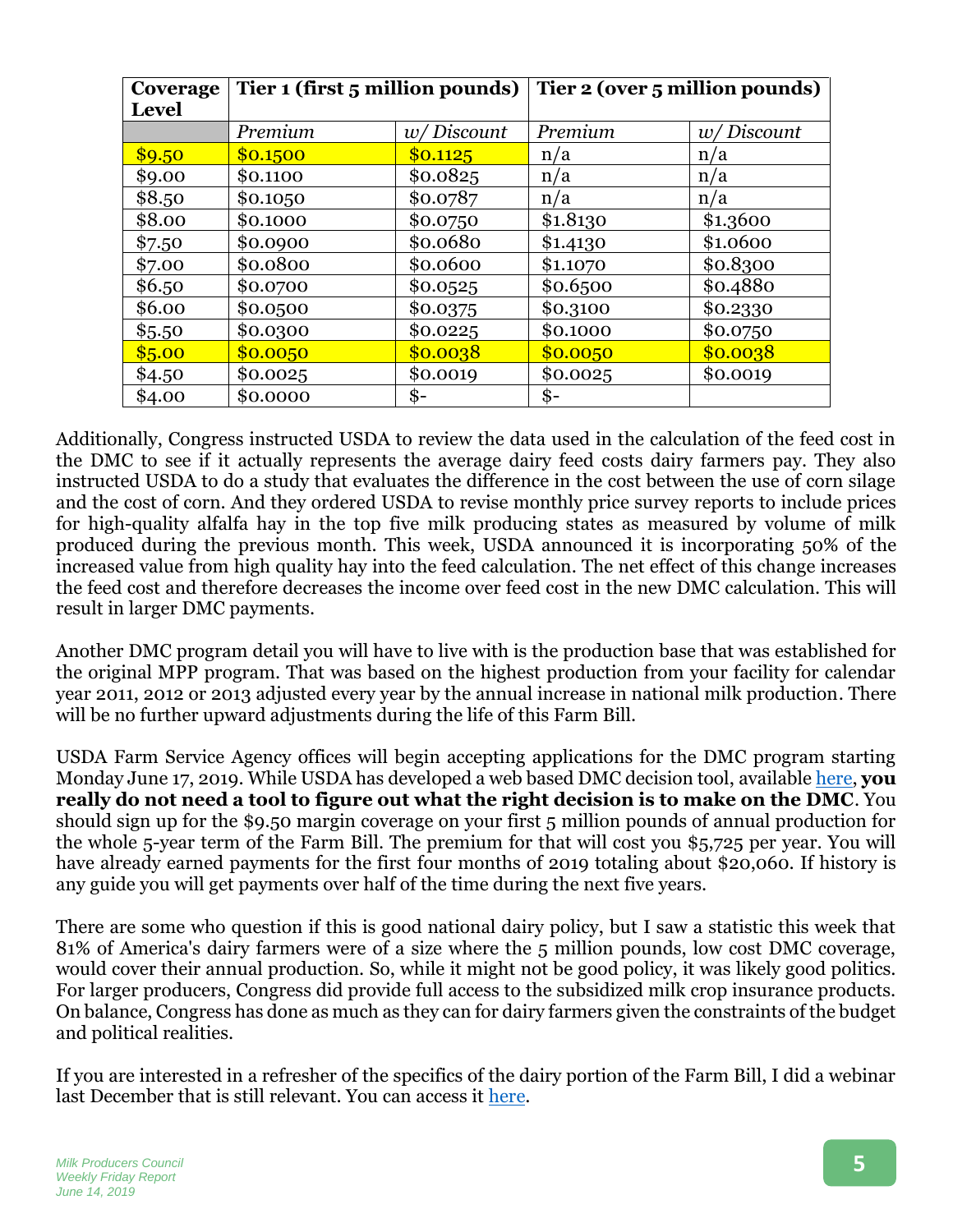**Upcoming Producer Review Board Meeting: June 20 in Sacramento** *By Geoff Vanden Heuvel, Director of Regulatory and Economic Affairs [Geoff@MilkProducers.org](mailto:Geoff@MilkProducers.org)*

The Producer Review Board (PRB) is holding a meeting on Thursday, June 20, 2019 in Sacramento. Included on the agenda is the Quota Implementation Plan (QIP), where an enforcement update, operations update and the quota premium assessment level will be discussed. See the full agenda [here.](https://www.cdfa.ca.gov/dairy/pdf/PRB/MeetingAgenda_06202019.pdf)

PRB meetings are open to the public, so I encourage you to attend if you're interested in QIP. The meeting is at 10 a.m. June 20 at the California Department of Food and Agriculture, 1220 N. Street, Sacramento.

> **May 2019 Dairy Cares Member Update** *Courtesy of Dairy Cares*

*Milk Producers Council has been a longstanding member of Dairy Cares, a coalition of dairy trade groups, cooperatives, processors, and allied industry members working together on industry sustainability issues. This month's Dairy Cares Member Update focuses on dairy biogas, tricolored blackbirds and the viability of seaweed as a methane reducer.* 

### *From Dairy Cares*

### **Maintaining and expanding options for dairy biogas**

Dairy biogas is a tremendous source of renewable energy that can be used in many ways. The existence and stability of credits will ensure the

success of digester projects in California's evolving energy economy. Dairy Cares continues to advocate for keeping all options open and economically viable.

**On-Site Electricity Generation, Sold to the Grid** – The BioMAT program currently provides long-term (10-20-year) above-market contracts for dairy-biogas-to-electricity projects. A five-year extension of the program is currently being considered by the California Public Utilities Commission (CPUC). Dairy Cares continues to participate in the process, working to ensure these incentives continue and providing suggested minor modifications to improve the program's effectiveness.

**Renewable Natural Gas for Transportation Fuel –** Dairy-biogas-to-transportation-fuel projects are eligible for Low Carbon Fuel Standard (LCFS) credits. Efforts are underway to create a floor price and long-term (10+ year) contracts to reduce the inherent uncertainty in LCFS credits. Additionally, an ongoing proceeding at the CPUC just created utility standards for biomethane quality. Dairy Cares continues to support the extension and expansion of the Pipeline Biomethane Incentive Program, which provides matching incentive funds for pipeline interconnection.

**Emerging Pathways –** Emerging pathways are also being considered in the most-recent round of digester grant applications (awards announcement expected in August). One of the most exciting is the use of fuel cells to produce electricity for charging electric vehicles in California.

*Read the full update [here.](http://www.milkproducerscouncil.org/wp-content/uploads/DairyCaresMemberUpdate_May2019.pdf)*